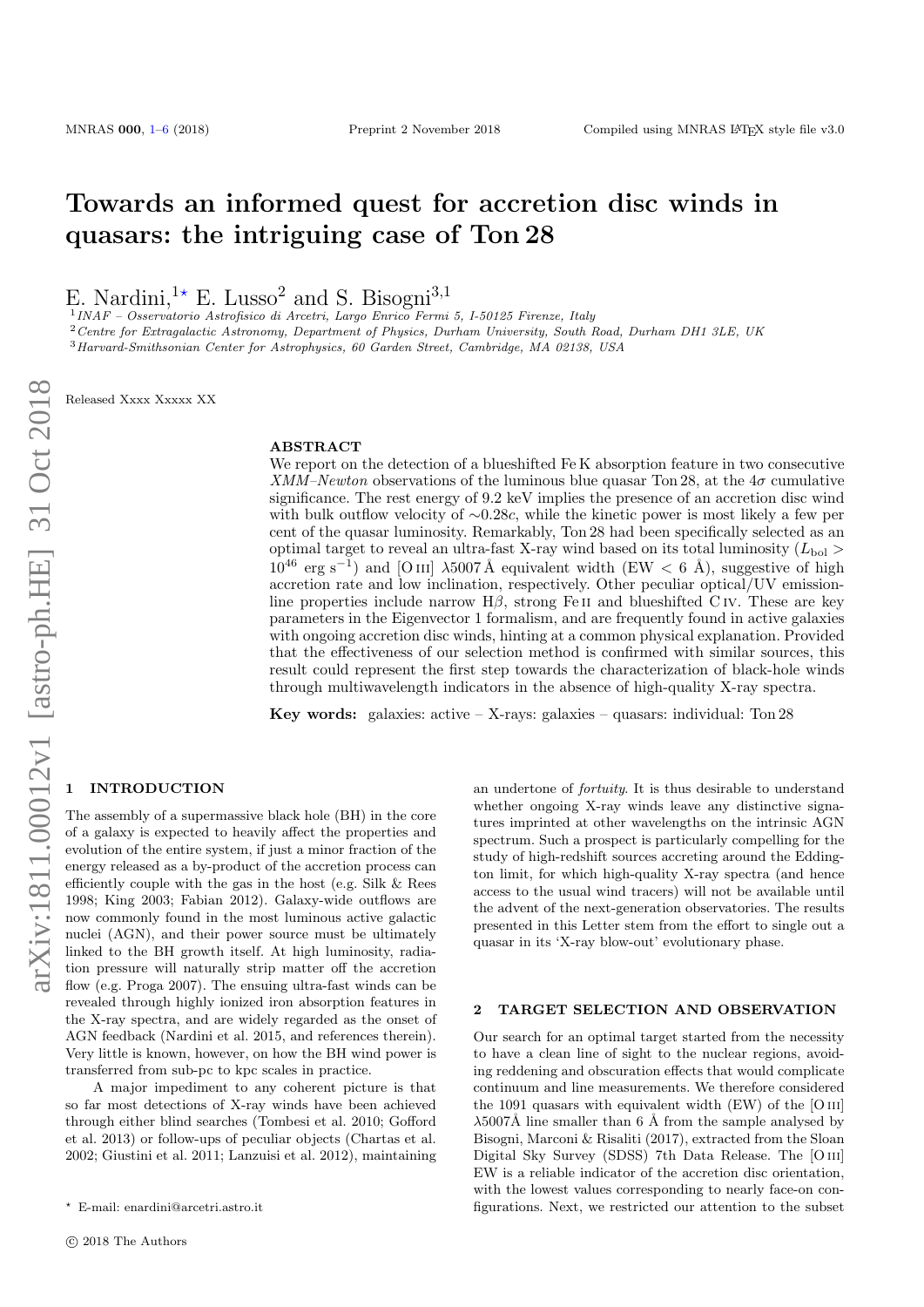

<span id="page-1-0"></span>Figure 1. Zoom in onto the  $H\beta$  region of the SDSS spectrum of Ton 28. Best-fit model (red curve) and residuals (bottom panel) are also shown. The main emission components are plotted with different colours: H $\beta$  in green, total [O III]  $\lambda\lambda$ 4959, 5007 Å (narrow plus broad, blueshifted) in blue, total Fe ii in orange, other lines (H $\delta$ , H $\gamma$ , He II  $\lambda$ 4686 Å) in magenta. The shaded bands correspond to masked pixels. See Bisogni et al. (2017) for more details.

of objects with  $L_{\text{bol}} > 10^{46}$  erg s<sup>-1</sup>, as undisputable and persistent ultra-fast X-ray winds are mostly found at the higher end of the AGN luminosity function at any redshift (e.g. Chartas et al. 2009; Matzeu et al. 2017), whereas Fe K absorption features in local Seyferts have marginal significance, lower blueshifts and/or transient nature (Ponti et al. 2013; Braito et al. 2014; Marinucci et al. 2018). The latter cut leaves 145 sources. We further imposed a ROSAT detection, whose merit is twofold: providing information on the X-ray brightness, and minimizing the chance of X-ray obscuration. Of the 43 remaining sources, 36 are radio-quiet: we chose the one with the highest X-ray count rate, Ton 28.

Ton 28 is among the most luminous ( $L_{\text{bol}} \sim 2.5 \times 10^{46}$  $erg s^{-1}$ ; Shen et al. 2011) non-jetted quasars at relatively low redshift ( $z \approx 0.329$ ), whose optical and ultraviolet (UV) spectra have been extensively examined in the literature, mainly for its nature of background beacon (e.g. Danforth et al. 2016). A portion of its SDSS spectrum is shown in Fig. [1.](#page-1-0) The Fe<sub>II</sub> emission strength is a direct consequence of our selection, given its well-known anti-correlation with [O III] (Boroson & Green 1992). In the UV, the Hubble Space Telescope spectrum exhibits an asymmetric C IV  $\lambda$ 1549 Å profile, blueshifted by 1120 km s<sup>-1</sup> at the full-width at half maximum (FWHM) centroid, which was kinematically modelled alongside the blueshifted [O III] component (680 km s<sup>-1</sup>) as arising from the same radial outflow of conical shape, with half-opening angle of 85<sup>°</sup> and inclination of 15<sup>°</sup> (Zamanov et al. 2002). In the empirical framework designed to organize and explain the diversity of quasars known as 'Eigenvector 1' (see Sulentic et al. 2000, 2007 for details), all these optical/UV spectral properties point at the specific region of the main sequence occupied by extreme population A sources (Marziani et al. 2003), suggesting a possible route to further refine our selection criteria. By virtue of its luminosity, Ton 28 also stands out as a potential twin to PDS 456, the prototype of quasar accretion disc wind (Simpson et al. 1999;

<span id="page-1-1"></span>Table 1. Log of the *XMM–Newton* observations of Ton 28.

| Obs. ID    | Date – Time $(UTC)^a$      | $Exp. (ks)^b$ | $Counts^c$ |
|------------|----------------------------|---------------|------------|
| 0804560101 | $2017$ May $14 - 06:10:55$ | 31.462        | 28392      |
| 0804560201 | $2017$ May $15 - 23:37:04$ | 41.369        | 35979      |

Notes. <sup>a</sup>Exposure start. <sup>b</sup>Net exposure. <sup>c</sup>Net 0.3–10 keV counts.

Reeves, O'Brien & Ward 2003; O'Brien et al. 2005). Despite this, it had been completely overlooked in the X-rays.

In order to obtain the first broad-band X-ray view of Ton 28, we were awarded an 85 ks XMM–Newton observation in cycle 16 (PI: E. Lusso), representing the longest continuous exposure of the source that could be achieved at that time. The observation was actually split in two blocks of similar duration and performed over consecutive orbits, on 2017 May 14–16. The EPIC instruments were operated in Large Window mode with medium optical filter, and the corresponding event files were reprocessed within the Science Analysis System (sas) v16.1.0. In this Letter we only concentrate on the EPIC/pn spectra, as the effective area of the two MOS detectors quickly falls off at high energy and does not provide enough statistics for our analysis. The source spectra were extracted from circular regions of  $30''$  radius around the position of the target, while the background was estimated over a nearby  $60''$  circle situated on the same chip. Single and double pixel events (patterns 0–4) were selected. Redistribution matrices and ancillary response files were generated, respectively, with rmfgen and arfgen.

The first observation (Obs. 1) was significantly affected by background flares. The standard filtering criterion, based on the fiducial acceptable threshold for the overall 10–12 keV count rate, turns out to be overly conservative in this case, entailing the rejection of about 41 per cent of the net exposure time. We have therefore followed an optimized procedure aimed at maximizing the spectral quality in the 2– 8 keV band. Specifically, only the periods that cause the degradation of the signal-to-noise ratio in the energy range of interest were discarded (see Piconcelli et al. 2004 for a more detailed description of this method). This allowed us to recover a further 25 per cent of the total exposure compared to the standard cut, for a good time interval of 31.5 ks. Apart from a very minor flare, the background was low and stable for the entire span of the second observation (Obs. 2), so the full exposure of 41.4 ks is available (Table [1\)](#page-1-1).

The spectral analysis has been performed with the xspec v12.9.1 fitting package. The data were binned to ensure a significance of at least  $4\sigma$  per energy channel, and the uncertainties are given at the 90 per cent confidence level  $(\Delta \chi^2 = 2.71)$  for the single parameter of interest, unless stated otherwise. Since the spectral variability is negligible (see below), we also created a merged spectrum and the relative response files with the usual FTOOLS tasks, which have been used for a consistency check of our results. The photometric fluxes from the five requested Optical Monitor (OM) filters (all except UVW2) have also been retrieved for comparison with the SDSS spectrum and the X-ray emission.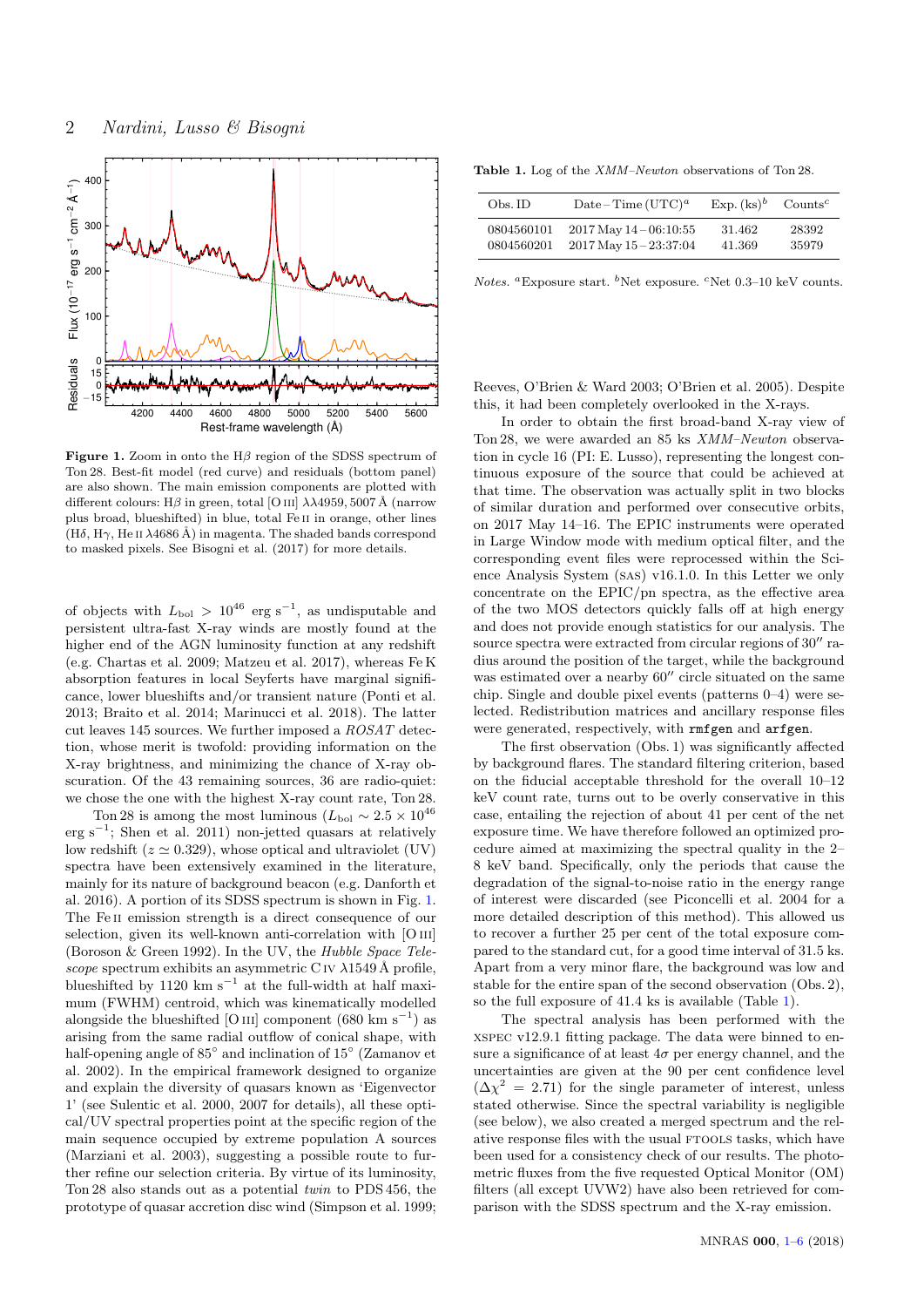

<span id="page-2-0"></span>Figure 2. EPIC/pn spectra of Ton 28 from the first (red) and the second (blue) XMM–Newton observation. A power law with  $\Gamma = 1.9$ , only modified by the Galactic column density at low energies, is also plotted for reference (black dotted curve). This brings out the prominent soft excess and a possible absorption feature at about 9.2 keV, as indicated by the arrow. Note that the latter feature appears to be present in both spectra, despite the markedly different background level (shaded regions) in the hard X-rays between the two observations.

### 3 DATA ANALYSIS

The EPIC/pn spectra from the two observations of Ton 28 are shown in Fig. [2.](#page-2-0) The simple visual inspection reveals that the continuum has the typical traits of an X-ray unobscured quasar, where the prominent soft excess is more intense than the extrapolation of the hard X-ray power-law tail by about a factor of six at 0.5 keV. For a preliminary, yet physically motivated characterization of the broad-band X-ray emission we therefore made use of the optxagnf model (Done et al. 2012), which self-consistently combines warm and hot Comptonization from the inner accretion disc atmosphere and the X-ray corona, respectively originating the soft excess and the hard power law, and also accounts for thermal emission from the outer disc. In particular, with optxagnf we can probe the shape of the ionizing continuum, whose convenience will become clearer later on. A more detailed analysis, integrated in the multiwavelength perspective, will be performed in a forthcoming companion paper.

A reliable BH mass estimate is highly desirable for a direct determination of the accretion rate, which is a key parameter of optxagnf. A measure of  $M_{\rm BH} \sim 3 \times 10^7$   $M_{\odot}$  has been recently reported by Du et al. (2018), based on a reverberation mapping campaign in which Ton 28 was monitored twice one year apart. An  $H\beta$  lag, however, was seen only once, and its uncertainty is anomalously large. We then tried to derive an alternative  $M_{\rm BH}$  value from the single-epoch broad-line region radius versus luminosity relations of Bentz et al. (2013) and our decomposition of the optical spectrum (Fig. [1\)](#page-1-0). With FWHM  $(H\beta) = 1877 (\pm 131)$  km s<sup>-1</sup> and  $\lambda L_{\lambda} (5100 \text{ Å}) \simeq 2.8 \times 10^{45} \text{ erg s}^{-1}$ , we get  $M_{\text{BH}} \sim 1.3 \times 10^8$  $M_{\odot}$ , for which accretion would still occur at 1.5 times above the Eddington limit. This larger BH mass improves the connection between the OM data points, which are found to be in very good agreement with the SDSS spectrum, and

<span id="page-2-1"></span>Table 2. Best-fitting absorption line parameters when modelled with a Gaussian profile against the local power-law continuum. F is the flux over the observed 3–10 keV band, while  $\Delta \chi^2$  is the statistical improvement after the inclusion of the line (for the loss of two degrees of freedom). The line's rest energy is frozen (f), and its rest EW is  $-340 \, (\pm 160)$  eV (tied, 90 per cent confidence).

| Parameter                                                 | Obs.1                  | Obs.2                  | Tied                   |
|-----------------------------------------------------------|------------------------|------------------------|------------------------|
| $E_{\rm abs}$ (keV)                                       | 6.97(f)                | 6.97(f)                | 6.97(f)                |
| $v_{\rm out}/c$                                           | $0.29^{+0.03}_{-0.06}$ | $0.25^{+0.04}_{-0.01}$ | $0.25^{+0.04}_{-0.01}$ |
| $A_{\text{abs}} (10^{-6} \text{ s}^{-1} \text{ cm}^{-2})$ | $-1.7^{+1.0}_{-1.3}$   | $-1.0^{+0.5}_{-0.6}$   | $-1.2^{+0.5}_{-0.4}$   |
| г                                                         | $1.95^{+0.25}_{-0.25}$ | $1.81^{+0.20}_{-0.19}$ | $1.88^{+0.15}_{-0.16}$ |
| $F(10^{-13} \text{ erg s}^{-1} \text{ cm}^{-2})$          | $3.7^{+0.3}_{-1.0}$    | $3.6^{+0.2}_{-0.4}$    | $3.7^{+0.1}_{-0.3}$    |
| $\chi^2/\nu$                                              | 44.0/38                | 63.3/58                | 111.6/102              |
| $\Delta\chi^2$                                            | $-7.6$                 | $-12.9$                | $-19.5$                |
| $F$ -test probability                                     | 0.9514                 | 0.9954                 | 0.9997                 |

the X-ray emission in a joint fit. Yet, the power law is employed to reduce the relative strength of the soft excess, and its slope is clearly too steep at 3–10 keV (where  $\chi^2_{\nu} \sim 1.3$ ). This might hint at the presence of some reflected continuum, but spectral coverage above 10 keV would be needed to constrain its strength. For our current purpose of evaluating the optical to hard X-ray spectral energy distribution (SED) of Ton 28,  $M_{BH}$  was left free to vary in optxagnf.

Irrespective of the broad-band interpretation, negative residuals remain in both spectra at about 6.9 keV (9.2 keV in the rest-frame; Fig. [3\)](#page-3-1). To better examine the properties of this possible absorption feature, we focussed on the 3– 10 keV band, following the common practice of modelling the local continuum only (e.g. Tombesi et al. 2010). The spectra from Obs. 1 and Obs. 2 were fitted separately, yielding remarkably consistent results in spite of their different quality. The continuum and line parameters are listed in Table [2.](#page-2-1) For a provisional identification with the Fe xxvi Kα at 6.97 keV, the implied outflow velocity is of the order of  $v_{\text{out}} \sim 0.25$ –0.30c. When all the parameters are tied between the two observations, the improvement in the joint fit statistics is  $\Delta \chi^2 = -19.5$  for the loss of two degrees of freedom. According to an  $F$ -test, the line detection is genuine with a probability of 99.97 per cent, or  $3.7\sigma$ .

The lack of any obvious  $K\alpha$  emission feature from neutral iron at 6.4 keV can be explained in the context of the X-ray Baldwin effect (Iwasawa & Taniguchi 1993). However, any model accepts a narrow line with rest EW of ∼140 (±80) eV, centred at an energy that does not formally correspond to any major transition,  $E = 6.86^{+0.09}_{-0.11}$  keV. We tentatively rule out any residual calibration inaccuracy after the Charge Transfer Inefficiency correction, as this would also affect the range around the gold M edge, and much more severely (see e.g. Nardini et al. 2016). Unless moderate velocity shifts are involved, the line could then be a superposition of fluorescent  $K\alpha$  lines from Fe xxv–xxvi, confirming the existence of highly ionized gas in the nuclear regions of Ton 28. Interestingly, also the absorption feature at 9.2 keV is most likely a blend of the same transitions (see below). While this leaves room for speculation (i.e. reflection off the wind), we do not discuss the emission line any further in this work.

In the case of outflows, where a line's energy is clearly not known in advance, a mere  $F$ -test is not appropriate to es-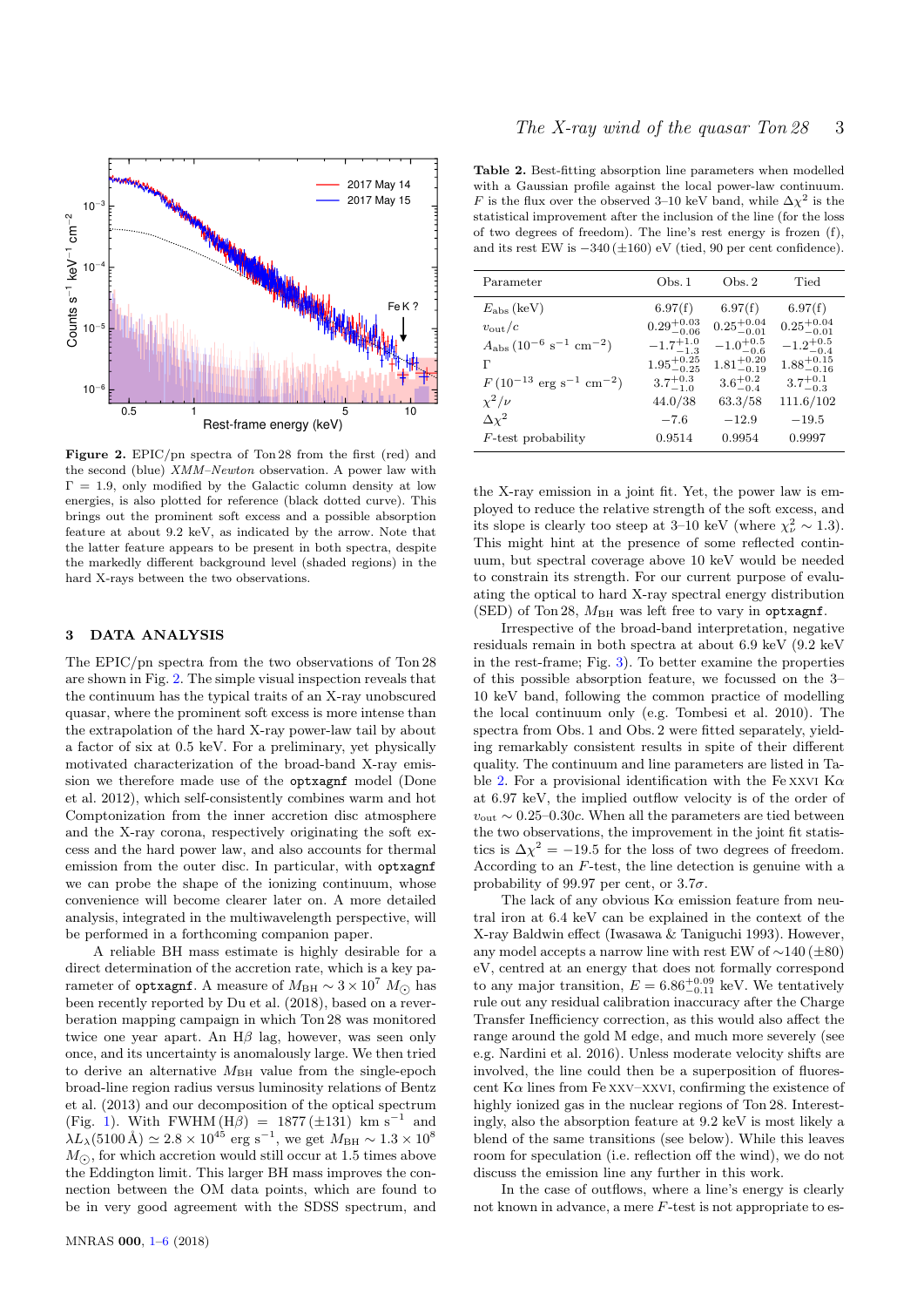

<span id="page-3-1"></span>**Figure 3.** Residuals in units of standard deviations  $(\sigma)$  after removing the blueshifted absorption feature from the best-fitting model at 3–10 keV (observed). Colours are as follows: red (Obs. 1), blue (Obs. 2), green (merged). The vertical line indicates the expected position of the Fe xxvi K $\alpha$  transition at rest. The latter identification implies an outflow velocity of vout ∼ 0.25–0.30c.

tablish the reliability of a feature, as spurious detections can emerge at any energy (e.g. Protassov et al. 2002). Hence, in order to corroborate our findings, we also resorted to Monte Carlo simulations. For simplicity, at this stage we made use of the merged spectrum, grouped to a significance of  $6\sigma$  per energy bin. Here the addition of a Gaussian absorption profile to the power-law continuum brings an improvement of  $\Delta \chi^2 = -17.3$  $\Delta \chi^2 = -17.3$  $\Delta \chi^2 = -17.3$  for the loss of two degrees of freedom<sup>1</sup> (see Fig. [3\)](#page-3-1). We neglected the emission line and assumed as null hypothesis a featureless power law, with photon index and normalization as derived from the best fit over the 3–10 keV band. Following Miniutti & Fabian (2006), we ran a preliminary simulation with the fakeit command within xspec to generate a spectrum with the same exposure (72.8 ks), background and response of the real data. We performed a first fit to obtain a refined input model, taking into account the effects of photon statistics on the null hypothesis itself, and proceeded with the proper simulation. After applying a self-consistent  $6\sigma$  binning, the resulting spectrum was fitted with a power law, and the reference  $\chi^2$  value was recorded. We subsequently scanned the  $7-10 \text{ keV}$  rest-frame energy band in steps of 0.1 keV for the presence of a line, allowing for both negative and positive amplitudes. The minimum  $\chi^2$  returned by the line scan was stored for comparison with the reference value. The whole procedure was repeated for 10,000 times. In only nine cases (eight in absorption, one in emission) the statistical improvement afforded by a spurious line is  $\Delta \chi^2 < -17.3$ , thus setting the confidence level of our detection to 99.91 per cent, or  $3.3\sigma$ . This is still a rather conservative estimate, as the coincidence of residuals at the same energy in two different spectra, although individually less significant (Fig. [3\)](#page-3-1), is not considered; moreover, the false positives in the simulations are all confined below 8.5 keV, boosting the reliability of a feature at 9.2 keV even further.



<span id="page-3-0"></span>Figure 4. Confidence contours at the 68, 90 and 99 per cent level of the ionization parameter versus the column density (left) and the outflow velocity (right) of the absorbing gas. While there is a strong degeneracy in the  $\xi - N_H$  plane, the outflow velocity is constrained relatively well, as solutions with a dominant contribution from Fe xxvi to the 9.2-keV feature are clearly preferred.

## 4 DISCUSSION AND CONCLUSIONS

Based on our past experience and extensive simulations, a safe (i.e.  $> 3\sigma$ ) detection of an unresolved Fe K wind signature with  $v_{\text{out}} \sim 0.1c$  and EW = -100 eV in the EPIC/pn spectrum of a local AGN requires a 2–10 keV flux approaching  $10^{-12}$  erg s<sup>-1</sup> cm<sup>-2</sup> and at least 2,000 net counts at 5–10 keV, for a power-law continuum of  $\Gamma = 2$ . The exceptional strength of its soft excess (whose value, corrected for Galactic absorption, exceeds 1.2 adopting the definition of Vasudevan et al. 2013) implies that the hard X-ray flux of Ton 28 is considerably lower than expected from the ROSAT count rate, falling below the above reference threshold by a factor of two (cf. Table [2\)](#page-2-1). The same applies to the number of 5–10 keV counts available, which is just above 800 from Obs. 1 and Obs. 2 combined. None the less, the sizeable rest EW of  $-340 (\pm 160)$  eV and the cosmological redshift of the source (which virtually offsets the more substantial blueshift of the line) proved to be instrumental in stretching the standard limits of detectability. Indeed, the evidence for a highly ionized, mildly relativistic BH wind in Ton 28 appears to be rather robust, as it does not simply rely on the sheer statistical improvement in the spectral fits after the inclusion of the absorption line, but it is also supported independently by Monte Carlo simulations and by the presence of the feature in two observations with strikingly different background intensities, when any other line-like residual due to photon noise is cancelled out in the merged spectrum.

We can therefore attempt to gain more insights into the physical properties of this X-ray wind. To this aim, it is necessary to properly account for absorption by photo-ionized gas, as the outflow velocity itself depends on the identification of the ionic species and transition involved. We first reverted to the full 0.3–10 keV spectra, using a phenomenological continuum model of the form zbbody + bknpower to overcome the limitations of optxagnf and accurately reproduce the hard X-ray slope. The marginal differences between Obs. 1 and Obs. 2 are ascribed to a ∼10 per cent change in

<span id="page-3-2"></span><sup>1</sup> We note that this value is not sensitive to the spectral grouping. If  $5\sigma$  bins were adopted instead, we would still get  $\Delta \chi^2 = -17.0$ .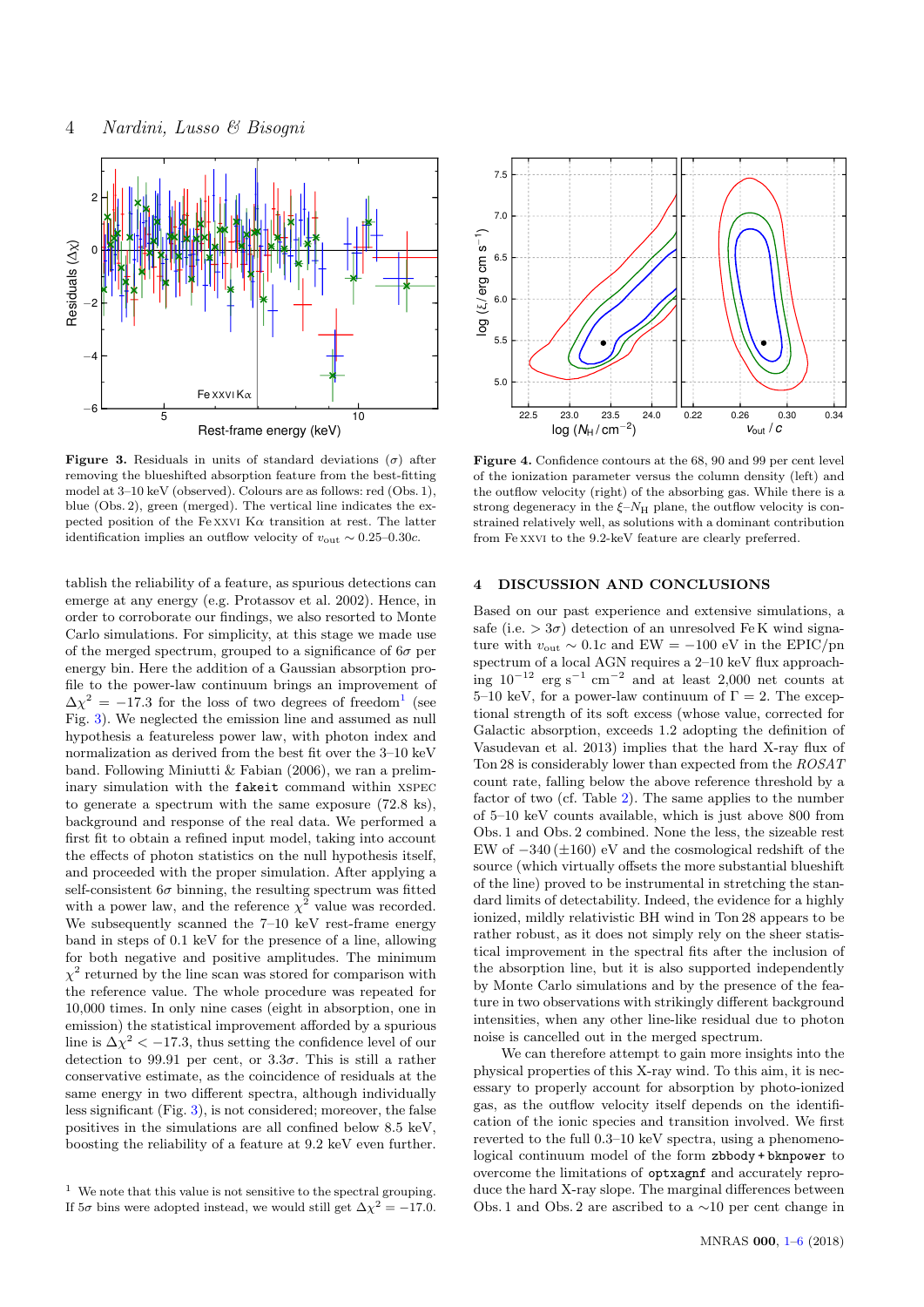the normalization of the blackbody component, while all the other parameters were tied. The fit is indeed very good, with  $\chi^2/\nu = 788.8/823$  before allowing for the wind. Incidentally, the blackbody has a temperature  $kT = 116 \, (\pm 3)$ eV, while the power law breaks from  $\Gamma \simeq 2.5$  to 1.8 around 4.3 keV (rest-frame). We then created a suitable absorption grid with XSTAR (Kallman & Bautista 2001), adopting as ionizing continuum the broad-band SED shape derived from the optxagnf model with free  $M_{\rm BH},$  coarsely sampled by 10 logarithmically spaced points between 1 eV and 100 keV and normalized to a 1–1000 Rydberg luminosity of  $10^{46}$ erg s<sup>−</sup><sup>1</sup> . Column density and ionization parameter (defined as  $\xi = L/nR^2$ , in units of erg cm s<sup>-1</sup>) turn out to be largely degenerate (Fig. [4,](#page-3-0) left panel). Even so, for solar iron abundance the best nominal  $N_{\rm H}$  hits the hard limit imposed in our grid  $(2 \times 10^{24} \text{ cm}^{-2})$ . We thus opted for moderate iron overabundance  $(Z_{\text{Fe}} = 3)$ , which might even be more appropriate for the innermost regions of an object like Ton 28 (e.g. Hamann & Ferland 1999). The fits are poorly sensitive to turbulent velocity, which was fixed to  $5,000 \text{ km s}^{-1}$ . The application of such a grid delivers a final  $\chi^2/\nu = 768.9/820$  $(\Delta \chi^2 = -19.9)$ , confirming the high statistical significance of the accretion disc wind.

We note that this exercise does not yet provide sufficiently tight constraints on the absorber to determine the energetics of the wind, as the mass outflow rate depends on quantities that are either highly uncertain (column density, iron abundance) or completely unknown (covering factor, radial location). Only the outflow velocity is pinpointed with fairly good precision to  $v_{\text{out}} = 0.28_{-0.03}^{+0.02} c$  (Fig. [4,](#page-3-0) right panel). Fe xxvi is in fact the dominant species over most of the relevant ionization range. For the best-fitting value of log  $\xi \simeq 5.5$ , the 9.2-keV feature is actually a blend of the  $K\alpha$  lines from Fe xxvi and Fe xxv, with an approximate intensity ratio of 7 : 5. For reference, the relative weight is unity at log  $\xi \sim 5.2$ , while traces of Fe xxv are found up to log  $\xi \sim 7$ . Capitalizing on the measure of the outflow velocity, we can still infer a conservative figure of the kinetic power of the wind,  $\dot{\mathcal{E}}_\mathrm{kin}.$  We use the relations in Nardini & Zubovas (2018), which assume the escape radius as launch site and a covering factor of 0.5, so that  $\dot{\mathcal{E}}_{\rm kin} \propto N_{\rm H} M_{\rm BH} v_{\rm out}$ . For our best guess of  $M_{\text{BH}} \sim 10^8$   $M_{\odot}$  and  $N_{\text{H}} \sim 2 \times 10^{23}$ <br>cm<sup>-2</sup>, we obtain  $\dot{\mathcal{E}}_{\text{kin}} \sim 2 \times 10^{44}$  erg s<sup>-1</sup>, i.e. about one per cent of the quasar bolometric luminosity. Despite the large uncertainties, it seems then likely that the ultra-fast X-ray wind in Ton 28 meets the minimum energetics requirements for AGN feedback to work (e.g. Hopkins & Elvis 2010).

While blind searches and occasional detections have already suggested that the appearance of blueshifted Fe K absorption is a prevalent phenomenon among AGN, the case of Ton 28 is brought to the next level by the very way our target had been selected. In a sense, this result could be regarded as the first step towards an informed discovery of ultra-fast X-ray winds, and the indirect identification of objects that are currently undergoing such a phase. Our selection was indeed quite straightforward, simply requiring high bolometric luminosity and low [O III] EW, which can be plainly translated into high Eddington ratio and low inclination, respectively. The latter condition might introduce some bias against the detectability of mostly equatorial winds, but overall the opening angle is expected to be rather wide (e.g. Nardini et al. 2015). Notably, were its coordinates within the SDSS footprint, the same PDS 456 would be retrieved.

Accretion rate and orientation are known to be the major drivers of quasar diversity (e.g. Shen & Ho 2014, and references therein). All the other distinctive attributes of Ton 28, such as strong Fe II, narrow  $H\beta$ , blueshifted [O III] and C iv, and prominent soft X-ray excess, naturally follow from their mutual correlations within the Eigevenctor 1 formalism. Most of these features are observed in efficiently accreting AGN at both low and high redshift, with some variance possibly due to the line-of-sight inclination (cf. Jin et al. 2017; Vietri et al. 2018). In the Eigenvector 1 space, Ton 28 belongs to the 'blue outliers' sub-class of the extreme population A sources (Zamanov et al. 2002). In a future work, we will revisit its multiwavelength continuum and line properties to investigate the role of ultra-fast X-ray winds in these exceptional objects, which might shed new light on the physics behind the observed Eigenvector 1 correlations.

### ACKNOWLEDGMENTS

We thank the referee, M. Giustini, for helpful comments. This work is based on observations obtained with the ESA science mission  $XMM-Newton$ , with instruments and contributions directly funded by ESA member states and NASA. EN acknowledges funding from the European Union's Horizon 2020 research and innovation programme under the Marie Skłodowska-Curie grant agreement no. 664931. EL is supported by an EU COFUND/Durham Junior Research Fellowship under grant agreement no. 609412. EL also acknowledges funding from the EU Horizon 2020 AHEAD project under grant agreement no. 654215, and thanks C. Vignali for guidance on X-ray data reduction. SB is supported by NASA through the Chandra award no. AR7-18013X issued by the Chandra X-ray Observatory Center, which is operated by the Smithsonian Astrophysical Observatory for and on behalf of NASA under contract NAS8-03060.

#### **REFERENCES**

- Bentz M. C., et al., 2013, ApJ, 767, 149
- Bisogni S., Marconi A., Risaliti G., 2017, MNRAS, 464, 385
- Boroson T. A., Green R. F., 1992, ApJS, 80, 109
- Braito V., Reeves J. N., Gofford J., Nardini E., Porquet D., Risaliti G., 2014, ApJ, 795, 87
- Chartas G., Brandt W. N., Gallagher S. C., Garmire G. P., 2002, ApJ, 579, 169
- Chartas G., Saez C., Brandt W. N., Giustini M., Garmire G. P., 2009, ApJ, 706, 644
- Danforth C. W., et al., 2016, ApJ, 817, 111
- Done C., Davis S. W., Jin C., Blaes O., Ward M., 2012, MNRAS, 420, 1848
- Du P., et al., 2018, ApJ, 856, 6
- Fabian A. C., 2012, ARA&A, 50, 455
- Giustini M., et al., 2011, A&A, 536, A49
- Gofford J., Reeves J. N., Tombesi F., Braito V., Turner T. J.,
- Miller L., Cappi M., 2013, MNRAS, 430, 60
- Hamann F., Ferland G., 1999, ARA&A, 37, 487

<span id="page-4-0"></span><sup>&</sup>lt;sup>2</sup> Given the  $\xi$ – $N_H$  degeneracy, only two degrees of freedom are effectively lost. The improvement corresponding to an  $N_{\rm H}$  fixed to  $5 \times 10^{23}$  cm<sup>-2</sup>, for instance, is  $\Delta \chi^2 = -19.7$ , equivalent to  $4\sigma$ .